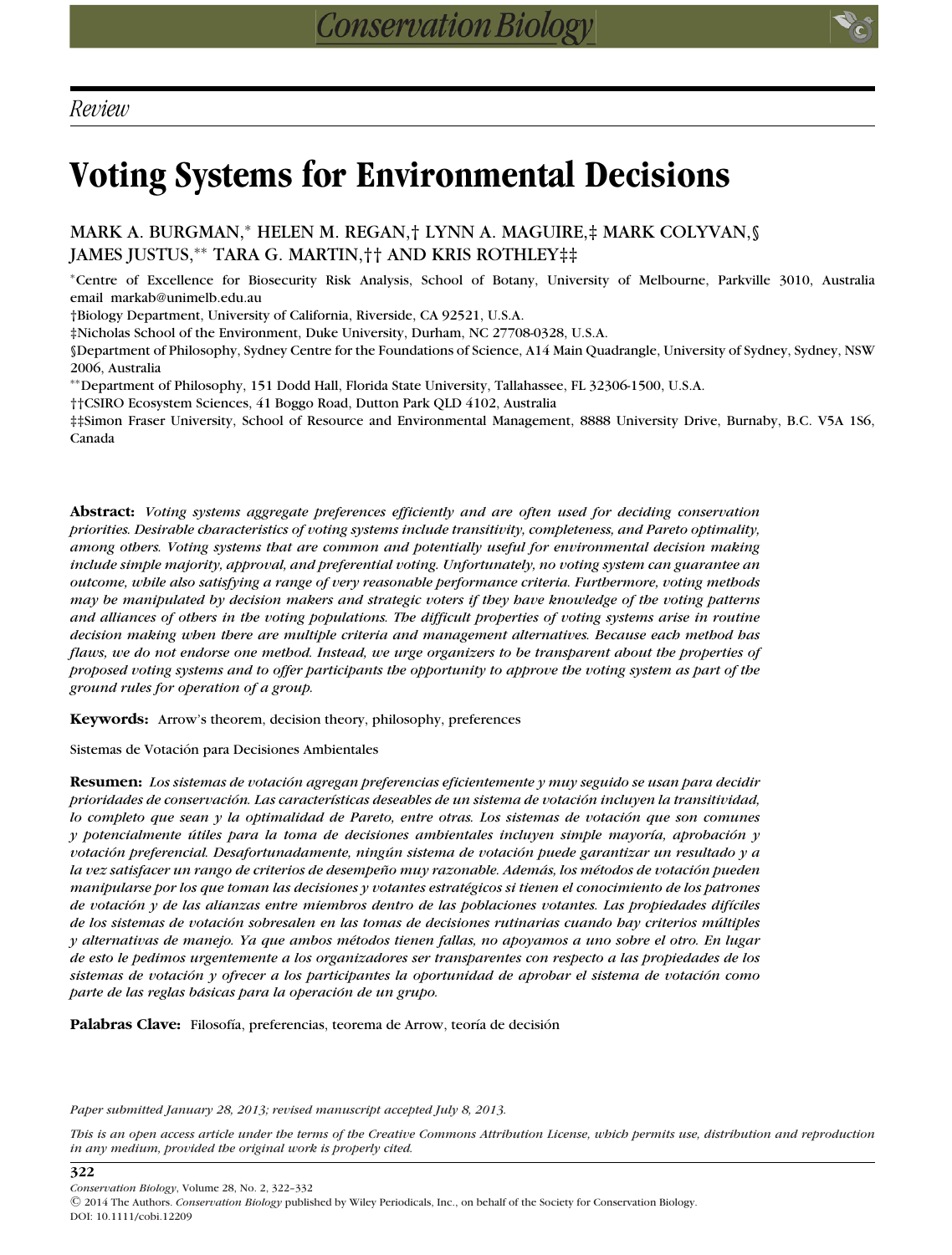# **Introduction**

Environmental decisions lie at the interface of science and public policy. Scientists provide technical understanding, data, expert judgment, and predictions of the outcomes of alternative scenarios (Morgan & Henrion 1990; Cooke 1991; Burgman 2005; Patterson et al. 2007). Decisions also depend on the preferences of stakeholders: people interested in or affected by a decision. Stakeholders often have disparate values, interests, and prefer different tradeoffs among environmental, social, cultural, and economic criteria. Inevitably, differences of opinion arise (Slovic 1999; Maguire 2004). How should policy makers reconcile these divergent preferences to make decisions?

Voting is used widely to choose options, often because of its ease of application (e.g., Ghanbarpour et al. 2005). In conservation planning, it is used most often in informal settings to generate group preferences (e.g., Dicks et al. 2010). Despite its pervasiveness and practical appeal, there has been no systematic evaluation of voting for environmental applications. Importantly, different voting systems can generate different outcomes, even given the same underlying preferences. Yet, voting systems often are used unthinkingly and many people are unaware of the implications of choosing one voting system or another. The most familiar voting system allocates one vote per participant, and the alternative with the most votes is selected. However, this system has serious shortcomings, and there are many other voting systems with different and potentially more useful properties. We illustrate how different systems can generate different outcomes and describe the strengths and weaknesses of the alternatives, encouraging conservation biologists to think about desirable properties of different voting methods.

We examine how voting can be used to aggregate opinions about values and preferred strategies, rather than how voting can aggregate beliefs about facts. We assume that participants (voters) and the alternatives are known; group member selection and identification of stakeholders and feasible alternatives have been discussed elsewhere (e.g., Keeney 1992; Burgman 2005; Burgman et al. 2011). We also ignore the many psychological factors that influence group decisions (Slovic 1999; Kerr & Tindale 2004).

This review focuses on a subset of voting systems with the greatest potential utility for environmental decision making. We describe simple majority, approval voting, and preferential voting and outline 2 approaches with very long histories of application, the Borda count and Condorcet functions. We evaluate the mathematical and cognitive properties of these systems, identify circumstances in which voting system attributes are likely to be important, and describe how voters may manipulate systems. We conclude with recommendations for using voting systems for environmental decisions.

# **Methods**

We searched the ISI Web of Science from 1990 to 2012 for papers describing voting methods using "voting," "preference aggregation," and "group decision." We used terms discovered in this initial search (*decision*, *environment*, *conservation*, *group*, *vote*, and *preference*) to find applications of voting methods in ecology, conservation biology, and environmental science. References in these papers were used to identify additional studies that applied a voting method to aggregate individual preferences for environmental issues. In total we found 21 articles that used at least one of the voting methods focused on in this study or that used a variation of them that was relevant or that illustrated their use. We cite and discuss the applications in the relevant sections of the review.

#### **Concepts and Notation**

We devised a formal notation for the voting systems described below. Group decisions involve sets of individuals, *I*, alternatives, *A*, and preferences, *P*. We let  $I =$  ${I_i : i = 1, 2, \ldots, m}$  be the set of *m* individuals,  $A =$  ${A_j : j = 1, 2, \ldots, n}$  be the set of *n* alternatives, and  $P = \{P_i : i = 1, 2, \ldots, m\}$  be the set of preferences of the individuals in *I*, where  $P_i$  is a set of preferences over *A* for individual *Ii*. Voting methods for group decisions involve evaluating the set of alternatives, *A*, on the basis of individual preferences, *P*.

A group evaluation takes the form of an ordering, *R*, of alternatives which indicates, for each pair of alternatives  $A_j$ ,  $A_k$ , whether the group prefers  $A_j$  to  $A_k$ , prefers  $A_k$ to  $A_j$ , or is indifferent between the two. Group decision methods thus define a function, *W*, on *P* such that  $W(P)$  = *R*. Following Arrow (1951), *W* is described as a social welfare function. For the purposes of this review, a voting method combines a protocol for determining individual preferences with a social welfare function *W* to identify the set of alternatives the group prefers to all others, from the set of individual preferences, *P*. We ignore quantitative information and focus solely on the ordinal preference information of *P* to identify that set of alternatives. We assume initially that *P* includes enough information about preferences of individuals in *I* to define a preference relation,  $\succ i$ , on *A* for each individual  $I_i \in I$ , where the alternative  $A_j \succ i A_k$  if and only if individual  $I_i$  prefers  $A_j$  to  $A_k$ .

Let  $\geq i$  represent "strict preference" and define  $\geq i$  as the "weak preference" of  $I_i$  for  $A_j$  over  $A_k$  (i.e., where  $A_j \geq i A_k$  means individual  $I_i$  prefers or is indifferent to  $A_j$ over  $A_k$ ) and ∼*i* as "indifference" (i.e., where  $A_i \sim i A_k$ means individual  $I_i$  is indifferent between them).

Ordinal preferences refer to ranks of preferences. A preference relation  $\succ i$  defines an ordinal value function  $O_i: A \to R$  on *A* where  $O_i(A_i) > O_i(A_k)$  if and only if  $A_i$  $\geq i A_k$ . The *O* therefore indicates the results of pairwise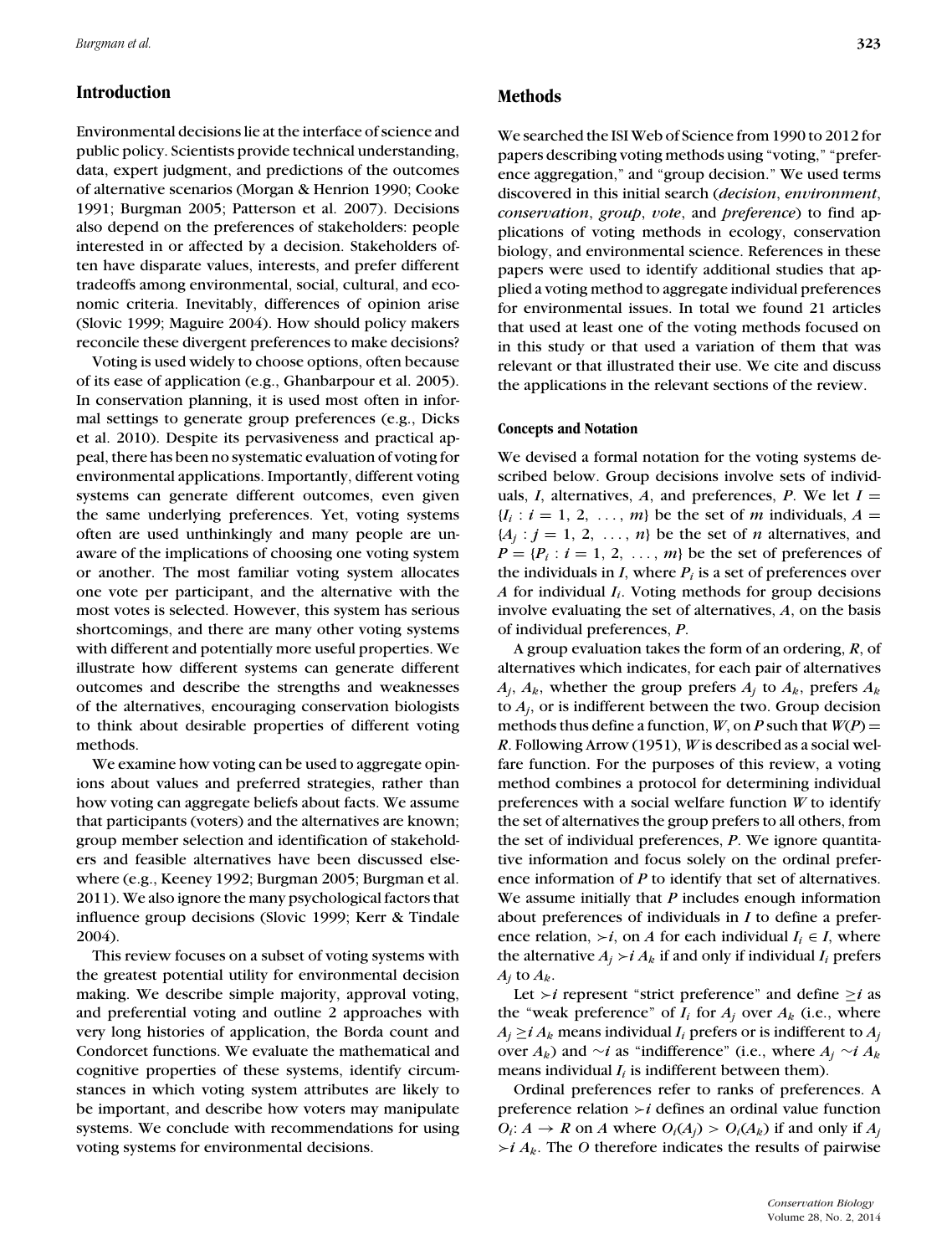comparisons of alternatives, that is, whether  $A_j \succ i A_k$ ,  $A_k$  $\succ i A_i$ , or  $A_i$  ∼*i*  $A_k$ .

# **Properties of an ideal system**

Different ways of considering preferences can lead to different decisions. For example, consider 7 stakeholders who must decide which of 3 environmental strategies is best. The alternatives are  $A_1$  maximize harvest,  $A_2$  protect threatened species, and  $A_3$  maximize public amenity. Three stakeholders prefer  $A_1$  to  $A_2$  and  $A_2$  to  $A_3$  (i.e.,  $A_1$  >  $A_2 > A_3$ ). Two stakeholders prefer  $A_2$  to  $A_1$  and  $A_1$  to  $A_3$ (i.e.,  $A_2 > A_1 > A_3$ ). Two prefer  $A_3$  to  $A_2$  and  $A_2$  to  $A_1$  (i.e.,  $A_3 > A_2 > A_1$ ). Alternative  $A_1$  gets 3 first place votes, and each of the other alternatives only gets 2. But a clear majority (4 of 7) prefers  $A_2$  to  $A_1$ . Which alternative should the policy maker select?

Three appealing properties of any voting system are transitivity, completeness, and the Pareto principle.

- (1) Transitivity requires that if an individual or the group prefers  $A_1$  over  $A_2$  ( $O(A_1) > O(A_2)$ ) and  $A_2$  over  $A_3$  $(O(A_1) \geq O(A_3))$ , then they prefer  $A_1$  over  $A_3$  ( $O(A_1)$ )  $\geq O(A_3)$ ). Consider a group that prefers to maximize harvest to protect threatened species and prefers to protect threatened species over maximizing public amenity. If the group is given the choice to maximize harvest or public amenity, transitivity means they would prefer to maximize harvest.
- (2) The Pareto principle states that if  $A_1$  is preferred to  $A_2$  by all individuals, then the group should also prefer  $A_1$  over  $A_2$ . More generally, Pareto efficiency (or Pareto optimality) means that if the group preference is  $A_1 \succ A_2$ , it implies  $A_1$  is better than  $A_2$ from the perspective of at least one person and no one regards it as worse. Thus, if protecting public amenity in the example above is the least preferred of the 3 alternatives for all individuals, then the voting system should not select it.
- (3) Completeness requires the voting system give a group preference for all of the alternatives in *A*.

There are other appealing properties of voting systems. For example, we may wish to select the alternative that would defeat every other alternative in one-on-one (pairwise) comparisons. Other desirable properties may be social or psychological. For example, it may be important that all members of the group understand how the voting system works (Elkind et al. 2011). Others writing about desirable properties of voting systems (Armbruster & Boge 1983; Fishburn & Brams 1983; Hwang & Lin 1987; Saari 2001; Hodge & Klima 2005; Poundstone 2008; Elkind et al. 2011) have proposed the following:

Homogeneity: The result of a vote depends on the proportions of the total number of votes assigned to each alternative, and not on their absolute counts.

- Monotonicity: Increasing the number of votes for a winning alternative cannot make it a loser, and a losing alternative cannot become a winner when its number of votes decreases.
- Anonymity: Voters are treated the same in the sense that if any 2 individuals trade their votes, the outcome would be the same.
- Decisiveness: The voting system delivers an unambiguous winner or a winning set, if more than one alternative is desired.
- Consistency: If a group is divided into subgroups and each subgroup selects the same alternative, then the entire group also selects that alternative.
- Invulnerability to the no-show paradox: It is not possible for a group of voters to obtain their first-ranked choice by abstaining if voting would lead to the selection of some other option.

Although each of these properties seems intuitively desirable, some have several interpretations, some are inconsequential in many situations, some are mutually exclusive and others have undesirable implications in some circumstances.

Arrow (1951) proved that when 3 or more alternatives exist, no voting system can convert voter preferences into a Pareto efficient, complete, and transitive rank while satisfying these very reasonable criteria:

- (1) If every individual prefers  $A_1$  to  $A_2$ , then the group should prefer  $A_1$  to  $A_2$ .
- (2) There should be no individual in the group who can determine the group's preferences (no dictatorship). More formally, there is no individual *i* such that  $A_1 \succ A_2$  implies the social choice of  $A_1$ over *A*<sup>2</sup> regardless of the preferences of all other individuals.
- (3) The solution should be independent of irrelevant alternatives. That is, the ranking of  $A_1$  relative to  $A_2$ should not depend upon the introduction of another alternative, *A*3.

The importance of these and other intuitively desirable properties depends on the context in which a voting system is applied. For example, when choosing one alternative, completeness may not be important. Votes may be used to choose a subset of acceptable alternatives, unranked, in which case resolving all ties is not essential. Anonymity may not be desired when votes are deliberately weighted unequally, reflecting, for example, the number of shares individuals hold in a public company. Some voting systems may not guarantee a clear winner, but if there are many more individuals than alternatives, an indecisive outcome may be very unlikely.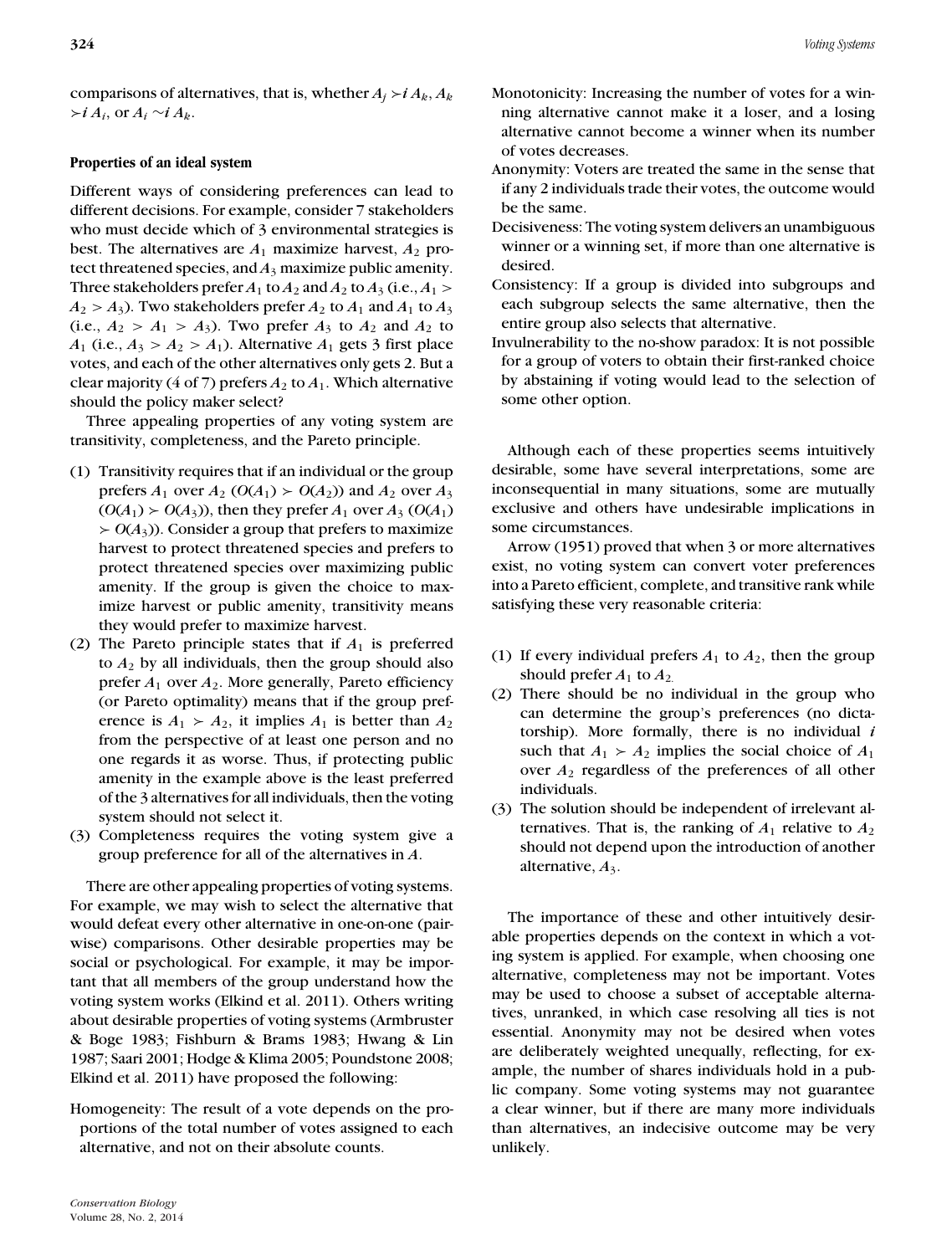**Table 1. Hypothetical ordinal preferences of 2 groups (a, b) of 2 individuals (***I***) for 3 alternatives (***A***).**

|  | (a) $A_1$ $A_2$ $A_3$ (b) $A_1$ $A_2$ $A_3$                                   |               |   |  |
|--|-------------------------------------------------------------------------------|---------------|---|--|
|  |                                                                               |               | 2 |  |
|  | $\begin{array}{ccc c} 1 & 2 & 3 & I_1 & 1 \\ 2 & 1 & 3 & I_2 & 3 \end{array}$ |               |   |  |
|  |                                                                               | $\mathcal{P}$ |   |  |

*Note: In (a) individual I<sub>3</sub> is indifferent to the choice between A<sub>2</sub> and A3.*

# **Voting Systems**

Return to the hypothetical example outlined above in which a group of stakeholders is asked for their preferences for 3 mutually exclusive environmental strategies, each of which has a different focus:  $A_1$  maximize harvest, *A*<sup>2</sup> protect threatened species, and *A*<sup>3</sup> maximize public amenity. The preferences expressed by 2 groups of 3 individuals (*I*) are arranged in Table 1.

#### **Removing Dominated Alternatives**

The simplest defensible action a decision maker can make is removing "dominated" alternatives. In general, dominated alternatives are not the favorite of any individual. Therefore, in Table 1a, the alternative set is reduced to *A*<sup>1</sup> and *A*2. However, this does not provide a complete ranking of the remaining alternatives,  $A_1$  and  $A_2$ , which are Pareto efficient alternatives (i.e., they are preferred by at least one individual).

This approach (removing dominated alternatives) is used in multicriteria decision analysis to simplify problems (e.g., Gregory & Keeney 2002). Hämäläinen et al. (2001) used it to analyze 5 water level management plans for a lake-river system in Finland involving 10 groups of stakeholders, including power producers, farmers, environmentalists, recreational users, and fishers and 10 ecological, economic, and sociological criteria.

# **Simple Majority (Plurality) Voting**

Under simple majority voting, each voter has one vote, which may be cast for a single alternative. Thus, stakeholders cannot express their preferences for all of the alternatives; they merely identify their best option. Under simple majority voting, the aggregation rule is to sum the votes for each alternative. The alternative with the most votes is selected. There is no requirement that an alternative acquire a majority (>50%) of votes.

In antiplurality voting, individuals apply a single veto. The alternative with the largest number of vetoes is removed. The set of alternatives may be reduced to a desired size through successive vetoes (Armbruster & Boge 1983).

Consider the preferences of 9 individuals for 3 alternatives (Table 2). Under simple majority voting,  $A_1$  would

**Table 2. Hypothetical ordinal preferences of 9 individuals (***I***) for 3 alternatives (***A***).**

|                | $A_I$ | $A_2$          | $A_3$ |
|----------------|-------|----------------|-------|
| $I_1$          |       | $\overline{c}$ | 3     |
| I <sub>2</sub> |       | $\overline{2}$ | 3     |
| $I_3$          |       | $\overline{2}$ | 3     |
| $I_4$          |       | 3              | 2     |
| $I_5$          | 3     | $\overline{2}$ |       |
| $I_6$          | 3     | $\overline{c}$ |       |
| $I_7$          | 3     | $\overline{c}$ |       |
| $I_8$          | 3     |                | 2     |
| $I_9$          | 3     |                | 2     |
| <b>Votes</b>   |       | 2              | 3     |

be selected, even though 5 of the 9 individuals prefer either  $A_2$  or  $A_3$  to  $A_1$ . Thus, the preference ordering suggested by the count of votes in Table 1 may not capture the full set of individual preferences and may result in unsatisfactory choices from the perspective of the majority. Below, we discuss how this property may be exploited to deliver outcomes at odds with the preferences of the majority of voters.

Above we noted that transitivity is a desirable property of a voting system. Unfortunately, if more than 2 alternatives exist, simple majority voting may not be transitive (Arrow 1951; Dodgson 1876; Gehrlein 1983). For example, consider the case in Table 1b, where 3 individuals specify their preferences for the 3 alternatives.

For  $A_1$  and  $A_2$ ,  $O_i(A_1) > O_i(A_2)$  holds for 2 individuals and  $O_i(A_2) > O_i(A_1)$  holds for one individual. Thus,  $R =$  $(A_1 > A_2).$ 

For  $A_2$  and  $A_3$ ,  $O_i(A_2) > O_i(A_3)$  holds for 2 individuals and  $O_i(A_3) > O_i(A_2)$  holds for one individual. Thus,  $R =$  $(A_2 > A_3).$ 

For  $A_1$  and  $A_3$ ,  $O_i(A_1) > O_i(A_3)$  holds for one individual and  $O_i(A_3) > O_i(A_1)$  holds for 2 individuals. Thus,  $R =$  $(A_3 > A_1).$ 

Thus, for this set, *R* is not transitive.

Another drawback of simple majority voting is that the preference of the group for one of 2 alternatives can be influenced by the inclusion or exclusion of other alternatives. For example, if we were to remove  $A_3$  from Table 2 and reassign the preferences, then  $A_1$  would have 4 votes and  $A_2$  would have 5. The votes for  $A_2$ have been effectively split between  $A_2$  and  $A_3$ . If every choice involved only 2 alternatives, then the outcome could be determined equitably and consistently through simple majority voting. If there are many alternatives, the winner may attract only a small percentage of total votes cast, which may be unsatisfying even if it does not violate any of the other desirable qualities listed above.

Given the potential frailties of simple majority voting, it is perhaps surprising how widely it is used to make environmental management decisions. Examples include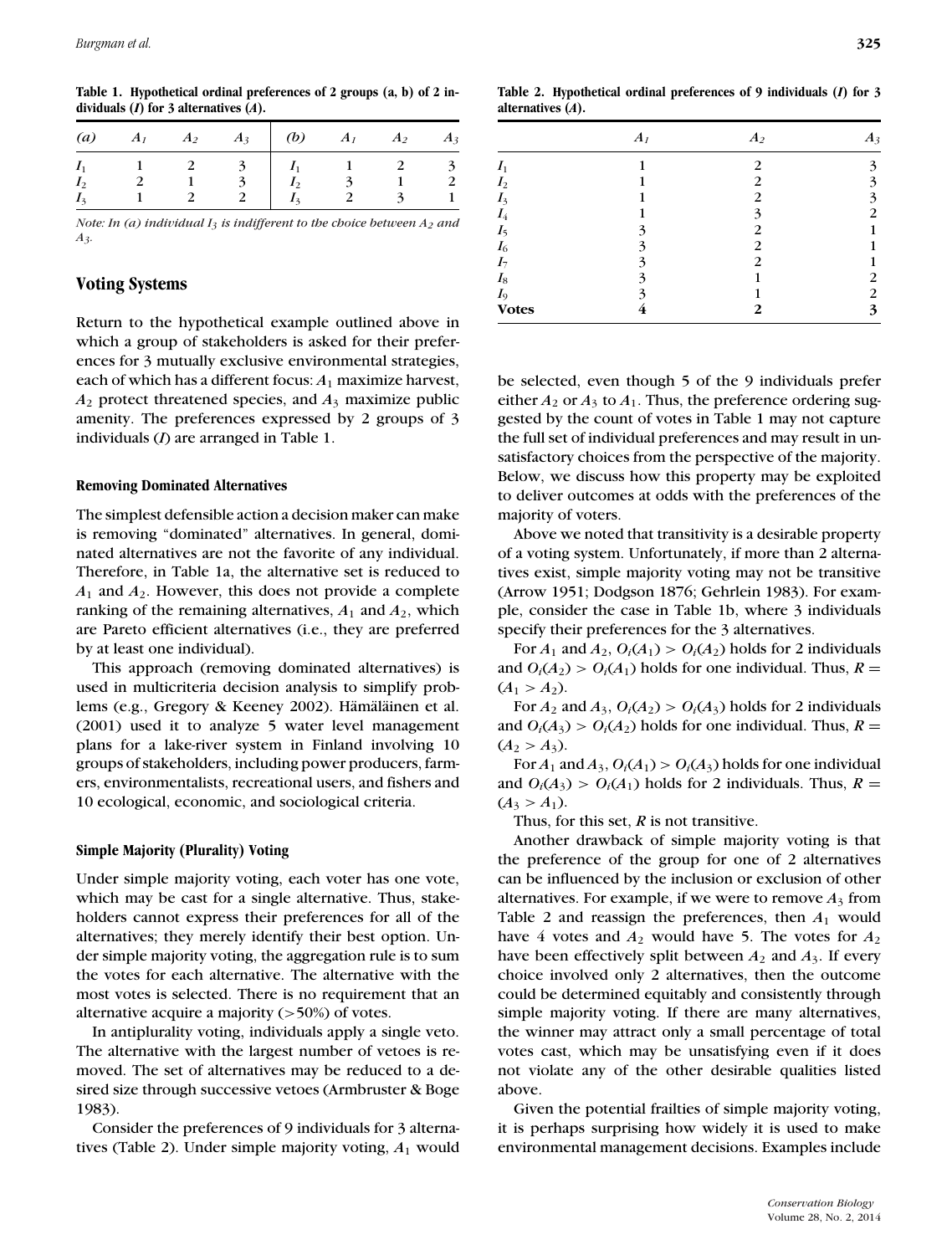**Table 3. Hypothetical approval votes cast by the 9 individuals (***I***) in Table 2 for 3 alternatives (***A***).**

|                | $A_I$ | A <sub>2</sub> | $A_3$ |
|----------------|-------|----------------|-------|
| $I_1$          |       |                |       |
| I <sub>2</sub> |       |                |       |
| $I_3$          |       |                |       |
| $I_4$          |       |                |       |
| $I_5$          |       |                |       |
| $I_6$          |       |                |       |
| $I_7$          |       |                |       |
| $I_8$          |       |                |       |
| $I_9$          |       |                |       |
| <b>Votes</b>   | 4     | 8              | 6     |

nomenclatural decisions in taxonomy (e.g., McNeill & Turland 2010). (Although, interestingly, for the naming of *Acacia*, a 60% majority threshold was required.) In environmental management it has been used to identify a preferred management strategy for threatened species (Marcot et al. 2006) and to identify preferred forest management options (Kangas et al. 2006; Hiltunen et al. 2008). Tisdell et al. (2006) used it to assess preferences for conservation objectives for Australian vertebrates. In Chile, members of the National Fisheries Council vote on proposals for total allowable catch by a simple majority vote (Leal et al. 2010).

#### **Approval Voting**

In approval voting (Brams 2004) individuals select all alternatives of which they approve. The alternative(s) with the most votes is (are) selected. Generally, the option with the greatest overall support attracts the largest number of votes (Brams 2004). To illustrate its properties, we use Table 2 and specify that the 9 individuals who expressed preferences would approve of their first and second choices but not their third. Other configurations of approvals would lead to different results. Their approval votes would be as in Table 3.

In this example, *A*<sup>2</sup> would be selected. Approval voting has the advantage over simple majority voting in that its results are transitive and it captures more information about the preference set *P*. However, it can generate counter-intuitive outcomes from the perspective of the choice of a single, most-preferred alternative. In this example,  $A_2$  was selected even though the fewest voters preferred it (Table 2). If a second alternative were selected based on the approval vote, it would be  $A_3$ , even though most voters preferred *A*1. Nevertheless, most voters considered  $A_2$  to be good enough. Approval voting tends to promote moderate alternatives that may be satisfactory but not ideal from any one perspective (Kangas & Kangas 2002).

Approval voting is used widely to identify group preferences in ecology and conservation biology. Sutherland

et al. (2009) (see also Morton et al. 2009) used Approval voting to reduce a long list of global conservation questions to a more manageable list. In Brown et al. (2010), each participant allocated 10 votes among 94 water research questions, and the questions with the most votes were selected, creating a priority list of 15 questions. Vignola et al. (2012) used it to identify acceptable alternatives for the management of a catchment, reconciling the priorities of upstream farmers with downstream hydropower producers. Kangas et al. (2006) reviewed its application to choices in forest management.

### **Preferential Voting**

Preferential voting and the Borda count (following) use the entire preference order to determine *R*. Preferential voting (also called alternative vote or instant run-off) is designed to give equitable consideration to the full range of each voter's preferences. Under this system, if an alternative receives sufficient first preferences to achieve a quota (i.e., a minimum number of votes), it is selected. If no alternative achieves sufficient votes, the votes allocated to the least popular alternative are redistributed (transferred) to the remaining alternatives with the following procedure. Remove the alternative with the fewest primary votes. If there is a tie, remove the alternative with the fewest second preferences among those that tie. If there is a second tie, remove the alternative with the fewest third preferences among those that tie, and so on.

When there are *m* voters and more than one alternative is to be selected, transfers are made sequentially until *n* alternatives attain the quota needed for election. The quota, *Q*, is usually defined as (Fishburn & Brams 1983),

$$
Q = [m/(n+1)] + 1,
$$
 (1)

where the brackets indicate the integer part of the argument.

In Table 4, all 3 alternatives are scored first once, but *A*<sup>3</sup> is never scored second, so it is removed. Of the remaining alternatives,  $A_1$  and  $A_2$ ,  $A_2$  has the fewest first preferences so it is removed. Thus,  $R = (A_1 > A_2 > A_3)$ .

In preferential voting, an alternative that would attract the most votes in simple majority voting or an alternative that can defeat every other alternative in direct-comparison (one-on-one) voting (i.e., the Condorcet winner; see below) might not be selected (Fishburn & Brams 1983). Preferential voting may violate the monotonicity criterion, such that an increase in support for an alternative may turn it from a winner into a loser. In Table 5 decision 1, the fewest people prefer option *A*2. It so happens that all of the voters who prefer *A*<sup>2</sup> also prefer  $A_3$  over  $A_1$ . Their votes in round 2 transfer to option *A*3, which is selected.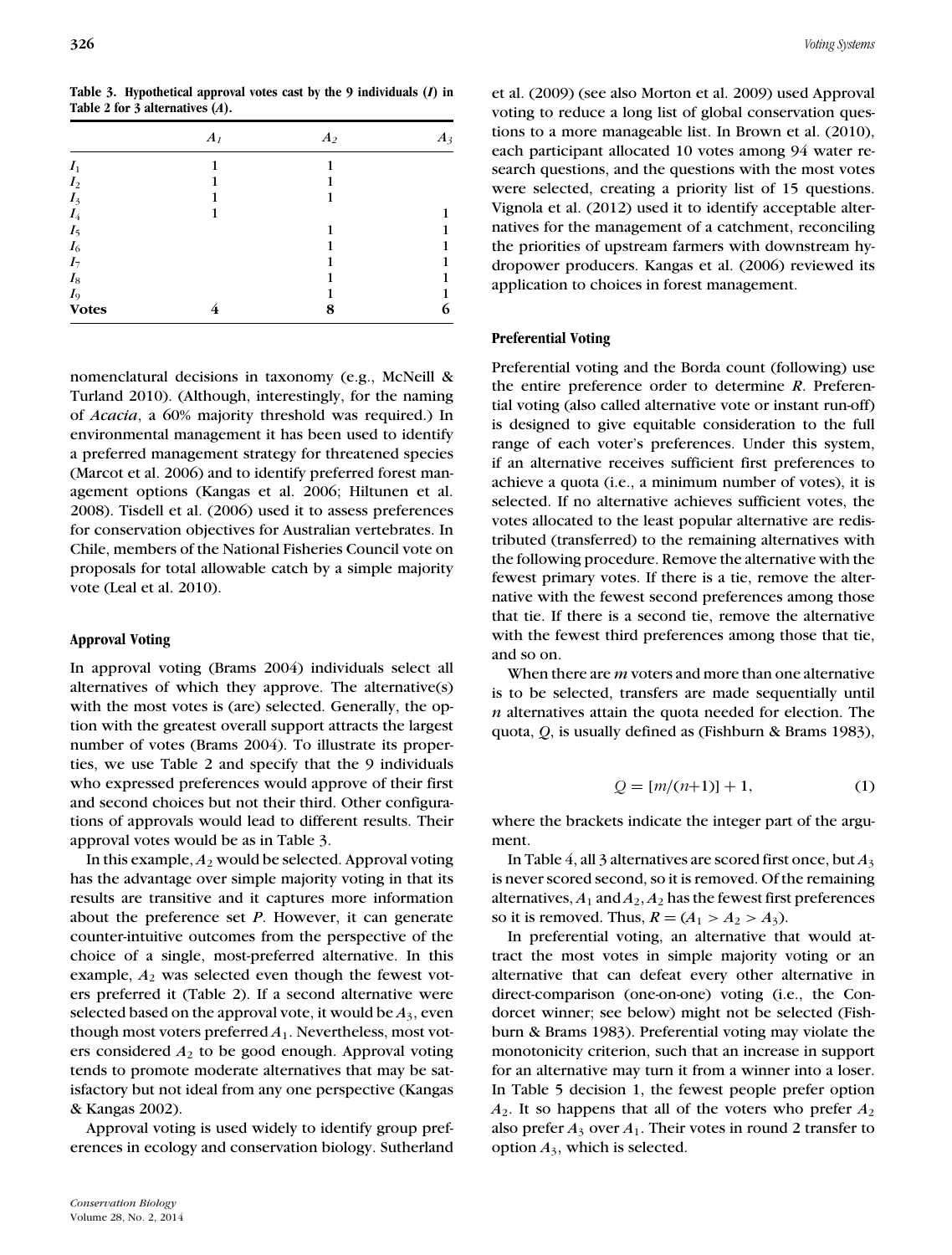**Table 4. Hypothetical ordinal preferences of 3 individuals (***I***) for 3 alternatives (***A***) after the first round of voting and the second round of voting when preferences delineated in the first round are applied.**

| First round |                |                |       |    | Second round |
|-------------|----------------|----------------|-------|----|--------------|
|             | A <sub>i</sub> | A <sub>2</sub> | $A_3$ | A1 | A 2          |
|             |                |                |       |    |              |
| $I_{2}$     |                |                |       |    |              |
|             |                |                |       |    |              |

**Table 5. Example of preferential voting showing how an increase in support for an alternative can turn it from a winner into a loser. Numbers in the table are the number of votes received for each alternative.**

|                   | A <sub>I</sub> | A <sub>2</sub> | A <sub>1</sub> |
|-------------------|----------------|----------------|----------------|
| <b>Decision 1</b> |                |                |                |
| Round 1           | 11             | 8              | 10             |
| Round 2           | 11             |                | 18             |
| <b>Decision 2</b> |                |                |                |
| Round 1           |                | 8              | 14             |
| Round 2           |                | 15             | 14             |

*Note: The only change between decision 1 and decision 2 is that in Decision 2, support for A3 increases in the form of 4 votes moving from*  $A_1$  *to*  $A_3$ *.* 

In decision 2, the only change is that support for  $A_3$ increases, with 4 votes being transferred from  $A_1$  to  $A_3$ . As a result,  $A_1$  is removed first. It so happens that all of the voters who prefer  $A_1$  also prefer  $A_2$  over  $A_3$ . The preferences associated with  $A_1$  transfer to  $A_2$ , which is selected over  $A_3$ . The outcome is that  $A_3$  is no longer selected even though support for it increased. Although this counter-intuitive outcome is possible, it required quite an unusual distribution of preferences (namely, all voters who prefer  $A_2$  also prefer  $A_3$  over  $A_1$  and all voters who prefer  $A_1$  also prefer  $A_2$  over  $A_3$ ). This raises the question of whether such arrangements of preferences are likely to arise in practice. We explore this question below.

Despite the appeal of systems that incorporate each individual's full set of preferences, we could find no examples of preferential voting in environmental science or conservation decision making. It is implemented in many jurisdictions in Australia to choose political representatives and has affected the development of public environmental policy there (Williams 2006).

#### **The Borda Count**

Like preferential voting, the Borda count uses the entire preference order of participants, but instead of reallocating the votes as is done under preferential voting, the preferences are tallied. When there are *n* alternatives, the best alternative gets *n* – 1 points, the second *n* – 2 points, the third  $n - 3$  points, and so on. The least preferred option scores zero. The Borda counts for preferences shown in Table 4 are given in Table 6. The Borda tally

**Table 6. Hypothetical Borda counts for 3 individuals (***I***) for 3 alternatives (***A***) applied to the preferences in Table 4.**

|       | $A_I$ | $A_2$  | $A_3$ |
|-------|-------|--------|-------|
| $I_1$ |       |        |       |
| $I_2$ |       | 0      | ာ     |
| $I_3$ |       | 2      |       |
| Tally |       | -<br>Ć |       |

aggregates individual preferences to generate the group's preferences. The tallies in Table 6 suggest the ranks  $R =$  $(A_1 > A_2 > A_3).$ 

The Borda count has been used to aggregate preferences in many contexts (Black 1958; Hwang & Lin 1987). Kijazi and Kant (2010) used a Borda count to establish group preferences for alternatives for forest use on Mount Kilimanjaro. Laukkanen et al. (2005) and Hiltunen et al. (2008) evaluated group preferences for forest management plans in Finland, applying several voting methods including the Borda count. Laukkanen et al. (2005) asked individuals to provide an ordering of forest plans on each of several criteria with approval voting and then used the Borda count to combine individual preferences into a group ordering.

#### **Condorcet Functions**

A Condorcet winner has the appealing property that it is preferred to any other alternative by a majority of the voters (see Elkind et al. 2011). Condorcet functions find the preferred alternative by examining all pairwise comparisons of alternatives for each individual (a total of  $n \times (n-1)/2$  comparisons for *n* alternatives). Each individual votes on each comparison. The score for an alternative is given by the number of times it is ranked higher than another. That is,  $O_i(A_i, A_k) = 1$  if and only if  $A_j \ge i A_k$  and  $O(A_j)$  is summed over *n* alternatives and *m* individuals:

$$
O(A_j) = \sum_{i=1}^{m} \sum_{k=1}^{n} O_i(A_j, A_k).
$$
 (2)

For example, Table 7 gives the preferences of 4 individuals for 3 alternatives. The resulting table of ordinal preferences, *O*, and resulting Condorcet scores are given in Table 8. The  $O(A_1)$  is the sum of columns  $O(A_1, A_2)$ , and  $O(A_1, A_3) = 6$ ,  $O(A_2) = 2$ , and  $O(A_3) = 3$  so that  $R =$  $(A_1 > A_3 > A_2).$ 

Ghanbarpour et al. (2005) and Zendehdel et al. (2010) used a Condorcet function to aggregate group opinions about management alternatives for a watershed in Iran. Pairwise procedures such as the Condorcet function ignore portions of the information that are used by other procedures such as the Borda count and preferential voting. Of course, simple majority voting ignores even more.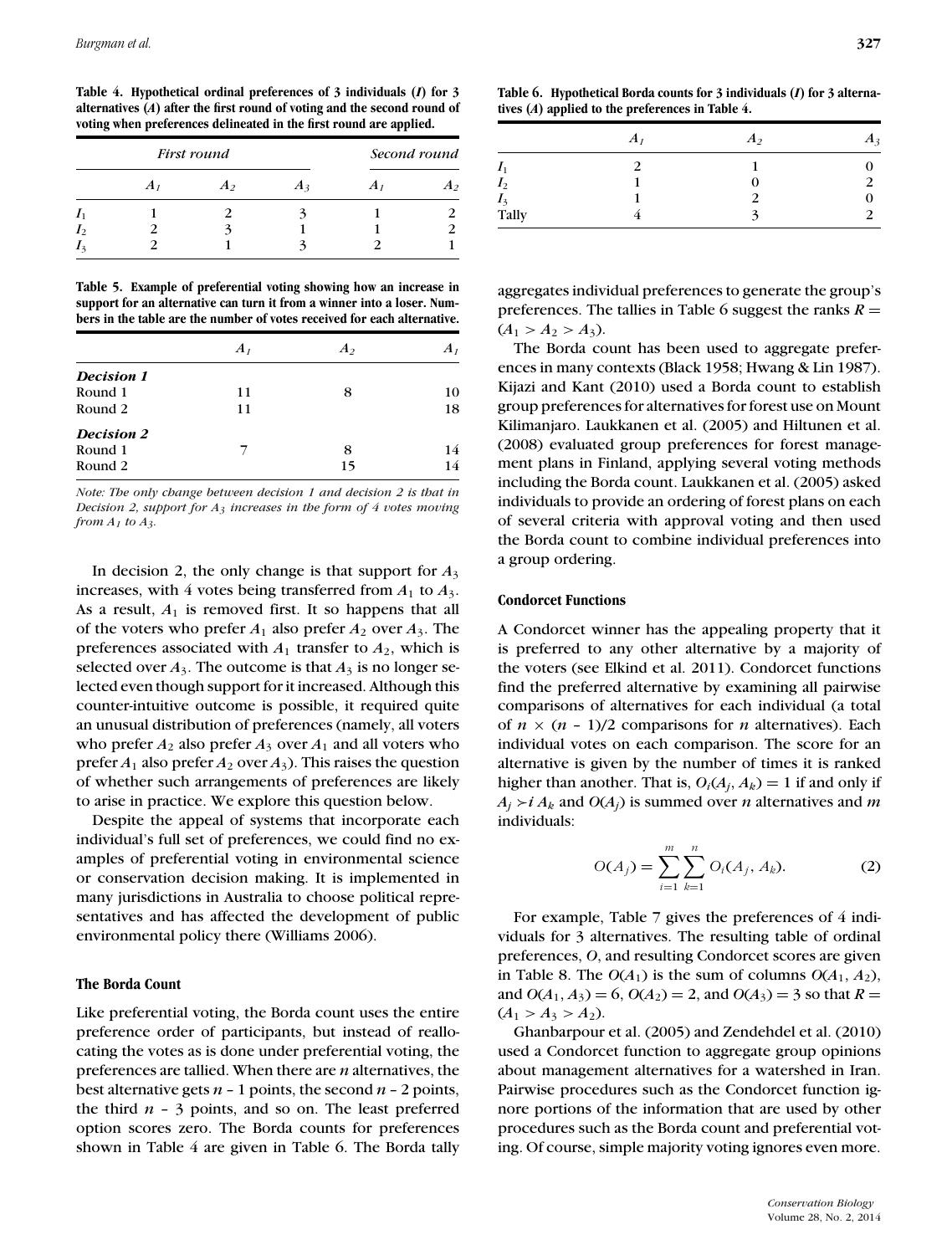**Table 7. Hypothetical ordinal preferences of 4 individuals (***I***) for 3 alternatives (***A***).**

|                | $A_I$              | $A_2$                   | $A_3$          |
|----------------|--------------------|-------------------------|----------------|
|                |                    | $\rightarrow$<br>Ć      | 2              |
| I <sub>2</sub> |                    | $\overline{\mathbf{z}}$ | $\overline{2}$ |
| $I_3$          | $\rightarrow$<br>́ |                         | $\mathfrak{Z}$ |
|                |                    | 3                       | $\overline{2}$ |

**Table 8. Condorcet scores for pairwise comparisons of alternatives in Table 7.**

|                         |  | $(A_1, A_2)$ $(A_1, A_3)$ $(A_2, A_1)$ $(A_2, A_3)$ $(A_3, A_1)$ $(A_3, A_2)$ |  |  |
|-------------------------|--|-------------------------------------------------------------------------------|--|--|
| $I_1$<br>I <sub>2</sub> |  |                                                                               |  |  |
| $I_3$<br>$I_4$          |  |                                                                               |  |  |
| <b>Tallies</b>          |  |                                                                               |  |  |

# **Other Functions**

Many other voting systems have been developed. They have not been used widely for environmental decision making, but we document them so that readers may pursue them if they require a particular feature for a specific context.

Variants of the Condorcet function, including Copeland's function (Hwang & Lin 1987), select alternatives based on pairwise comparisons, their differences depending on the form of the comparisons (e.g., Craven 1992; Risse 2001). Dodgson's (1876) function orders alternatives according to the number of pairwise comparisons that would require alteration for an alternative to be preferred to all others (Hwang & Lin 1987; Elkind et al. 2011).

In the Hare system, sometimes called 2-stage plurality, individuals cast one vote for one alternative. These are tabulated and the alternative with the smallest tally is removed from *A*. This process is repeated until one alternative remains. Hare voting requires that votes be tallied and results disseminated before another round of voting can take place, significantly increasing the complexity of the voting process.

Nanson's (1883) function identifies preferences through iterative application of the Borda count (Hwang & Lin 1987). Alternatives with the lowest Borda count are sequentially eliminated until a set of alternatives with the same Borda count remains. Group preferences derived from Nanson's function may differ from those derived from simple Borda counts.

Fishburn's (1977) function gives a group preference  $A_1 > A_2$  if and only if  $A_1$  outscores or ties  $A_2$  by simple majority and *A*<sup>1</sup> outscores or ties at least one other alternative that outscores  $A_2$ . Kemeny's (1959) function scores alternatives by the number of times each is ranked higher than another. Its goal is to maximize the agreement between final group preferences and in-

**Table 9. Flaws of voting systems (modified from Nurmi 2012; see Richelson 1981).**

| Voting system <sup>a</sup>       |        |  |                                              |  |  |  |
|----------------------------------|--------|--|----------------------------------------------|--|--|--|
| Criteria                         | Simple |  | Majority Approval Preference Borda Condorcet |  |  |  |
| Condorcet<br>winner is<br>chosen |        |  |                                              |  |  |  |
| Monotonicity                     |        |  |                                              |  |  |  |
| Pareto optimality                |        |  |                                              |  |  |  |
| Consistentency                   |        |  |                                              |  |  |  |
| Independence <sup>b</sup>        |        |  |                                              |  |  |  |
| Invulnerability $^c$             |        |  |                                              |  |  |  |
| Majority winner                  |        |  |                                              |  |  |  |

*aNumbers: 1, system satisfies the criterion; 0, system violates criterion.*

*bIndependence of irrelevant alternatives.*

*cInvulnerability to no-show paradox.*

dividual voters' preferences; matrix algebra is used to find a solution (Fishburn 1977; Hwang & Lin 1987). It is considered far too complex for many voters to understand.

Some systems allocate multiple votes to each individual. If individuals may allocate multiple votes to a single alternative if they strongly prefer it (e.g., Mendoza & Prabhu 2009), the method is equivalent to assigning weights rather than voting. This is sometimes called cumulative voting. New voting systems continue to be developed. The examples outlined here illustrate the richness of potential approaches.

Individual preferences can be expressed by the strength of preferences among alternatives (sometimes called cardinal data). Data on preference strengths can be collected via focus groups, deliberative multicriteria analysis, or remotely via surveys of stated preferences or willingness to pay (e.g., Saaty 1980; Gregory & Keeney 2002; Chee 2004). These methods often require travel and face-to-face workshops, extensive sampling protocols, or complex question formats. Cost and fatigue can make these systems impractical.

# **Do the Differences Matter?**

As illustrated above, counter-intuitive and even unintended outcomes are possible when voting methods are applied unthinkingly. Riker (1982), Poundstone (2008), and others argue that because all voting procedures have at least one serious flaw and opportunities for strategic manipulation are ubiquitous, voting results cannot express collective opinion. The list of important properties of voting systems in Table 9 is incomplete, but even so, no method satisfies them all.

Arrow's theorem applies to open and secret ballots, even when voters are unaware they are voting, such as when they reveal preferences through their purchases (French 1986). Saari (2001) notes that the same problems arise when individuals make choices based on a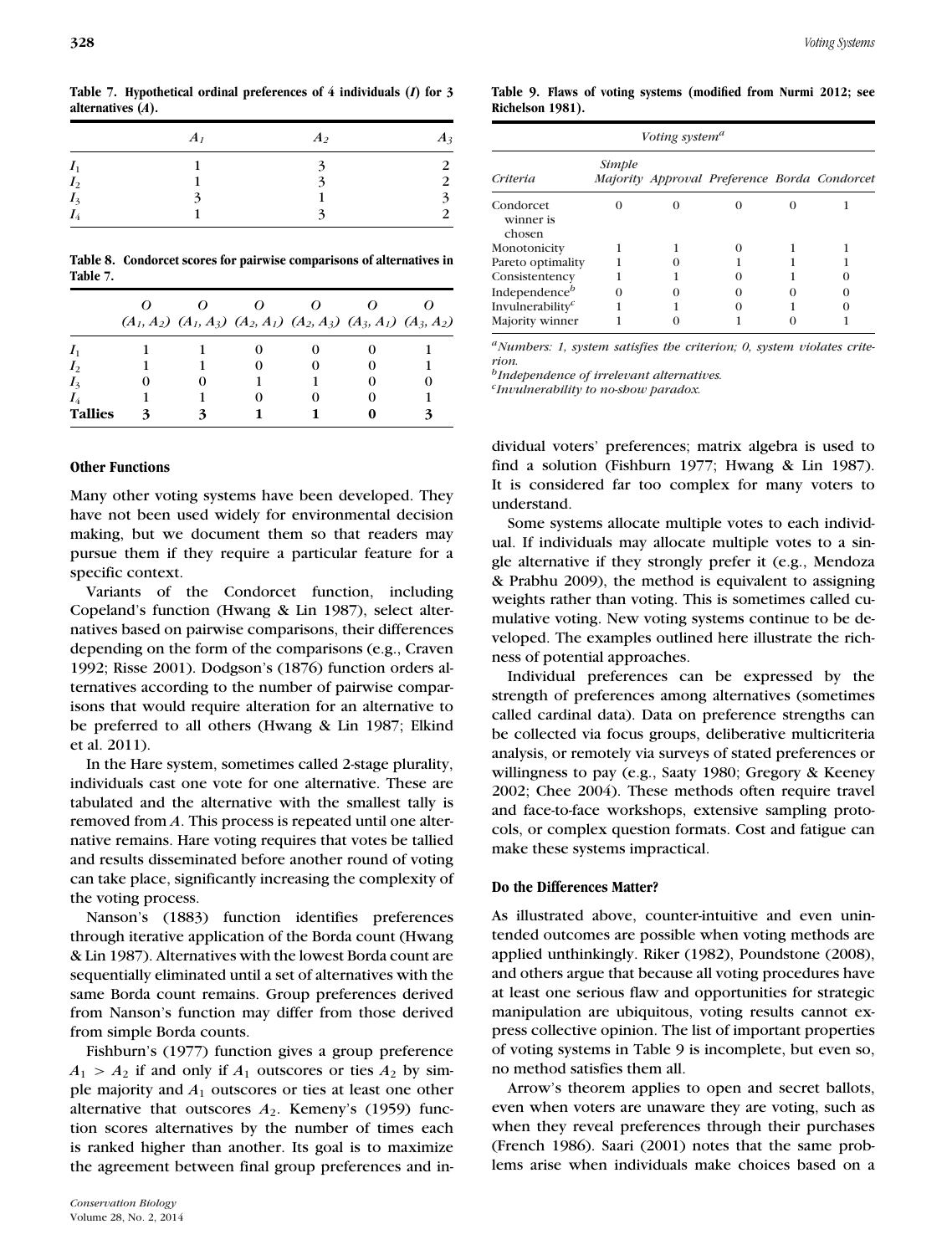**Table 10. Hypothetical measures for each of 11 criteria for 4 candidate conservation reserves (based on tables 1.1 and 1.2 in Saari 2001).**

| Measure                                    |     |    | Area A Area B Area C Area D |     |
|--------------------------------------------|-----|----|-----------------------------|-----|
| Populations of                             | 0   | 20 | 10                          | 80  |
| threatened species 1                       |     |    |                             |     |
| Populations of                             | 4   | 0  | 3                           | 2   |
| threatened species 2                       |     |    |                             |     |
| Populations of                             | 30  | 20 | 18                          | 12  |
| threatened species 3                       |     |    |                             |     |
| Populations of                             | 2   | 9  | 8                           | 15  |
| threatened species 4                       |     |    |                             |     |
| <b>Extent of threatened</b><br>ecosystem 1 | 400 | 50 | 80                          | 100 |
| Extent of threatened<br>ecosystem 2        | 7   | 0  | 2                           | 3   |
| <b>Extent of threatened</b><br>ecosystem 3 | 0   | 25 | 30                          | 10  |
| Index of water quality                     | 3   |    | 8                           | 5   |
| Index of cultural value                    | 4   | 8  | 6                           | 10  |
| Index of pollination<br>services           | 44  | 80 | 60                          | 100 |
| Tourism revenue                            | 8   | 5  | 2                           |     |

*Note: Units of measure: threatened species, number of adults; ecosystem extent, hectares; ecosystem services, constructed scales; tourism revenue, millions of dollars per annum. The units are omitted on the table to emphasize interest only in rank of each option for each criterion.*

number of independent and incommensurate criteria, as is commonplace in conservation management. Consider an example in which a manager is required to select a conservation reserve from among 4 areas that contain 4 threatened species, 3 threatened communities, and 4 important ecosystem services. A field survey results in the data in Table 10.

The scores for the 11 criteria generate a rank order for the manager's preference for each reserve. There is no clear winner over all criteria, and no clear loser, so the manager cannot eliminate any dominated alternatives. A natural approach is to select the 'best of the best' (Saari, 2001), where the manager finds the top-ranked alternative for each criterion and selects the option ranked best most often. This is equivalent to plurality voting.

The manager's objective may be to avoid making a bad choice on any of the criteria. One way of doing so awards votes to an option if it is either first or second on each criterion. This is equivalent to approval voting. Alternatively, the manager may wish to account for all attributes in a balanced fashion, awarding 3 votes to the best option, 2 to the second best option, and 1 to the third best option for each criterion. This is equivalent to Borda count. In this hypothetical but quite realistic example, area A is chosen under a plurality vote, area B is chosen under an approval vote, and area D is chosen under a Borda count or preferential vote.

There are several problems with Table 9 as a basis for choosing a voting system. First, it is not comprehensive about what is good in a system. Some of these

|            | A <sub>2</sub> |  |
|------------|----------------|--|
| Decision 1 |                |  |
| Decision 2 |                |  |

other attributes have been outlined in the preceding discussion. Second, the criteria are not equally important or independent. For example, the Condorcet winner criterion is strictly incompatible with the consistency criterion (Young 1974 in Nurmi 2012). Perhaps most importantly, the *potential* for violations of the criteria says nothing about how likely these violations are to arise in particular circumstances in which the system is used.

Assessing the likelihood of violations can be difficult because it relies on assumptions about the distributions and independence of preferences (see Nurmi 2012). In general, though, given strong preferences (full ordering of preferences), a small numbers of voters (less than about 10) or many alternatives (more than about 10), as might happen in a small committee, it is likely the Condorcet system will not produce a preferred alternative. The probabilities of intransitive outcomes are even greater than failing to find a Condorcet winner (Klahr 1966; Jones et al. 1995). In contrast, such problems are unlikely to arise if there are many voters with weak preferences (such that individuals may be indifferent to some alternatives), few alternatives (Jones et al. 1995), a few relatively strong candidates (Tangian 2000), or coalitions of voters with similar preferences (Nurmi 2012).

All voting rules are susceptible to strategic manipulation to greater or lesser degrees (Satterthwaite 1975). People designing voting systems may manipulate outcomes by including alternatives so that votes for a preferred alternative are split among 2 or more similar alternatives (Gibbard 1973). It may be in the best interests of a voter to vote for an alternative other than the one they prefer most, or not to vote at all, to secure their desired result (Kangas & Kangas 2002). A major drawback of simple majority voting, for example, is that it is relatively easy to manipulate by introducing irrelevant alternatives (Lehtinen 2008). Consider the preferences in Table 11 (derived from Table 2). Under simple majority voting, *A*<sup>2</sup> is selected (decision 1). A person who controls the design of the voting system may have a personal preference for *A*1. If they know the likely distribution of votes among the alternatives, they may add another alternative with attributes similar to  $A_2$ , in which case  $A_1$  would be selected if votes were now distributed evenly across  $A_2$  and the new alternative (decision 2).

Strategic voting and coalitions have been explored at length in political science (see Taylor 1995; Hodge & Klima 2005). Generally, manipulation requires the system designer or the voter to know about other voters'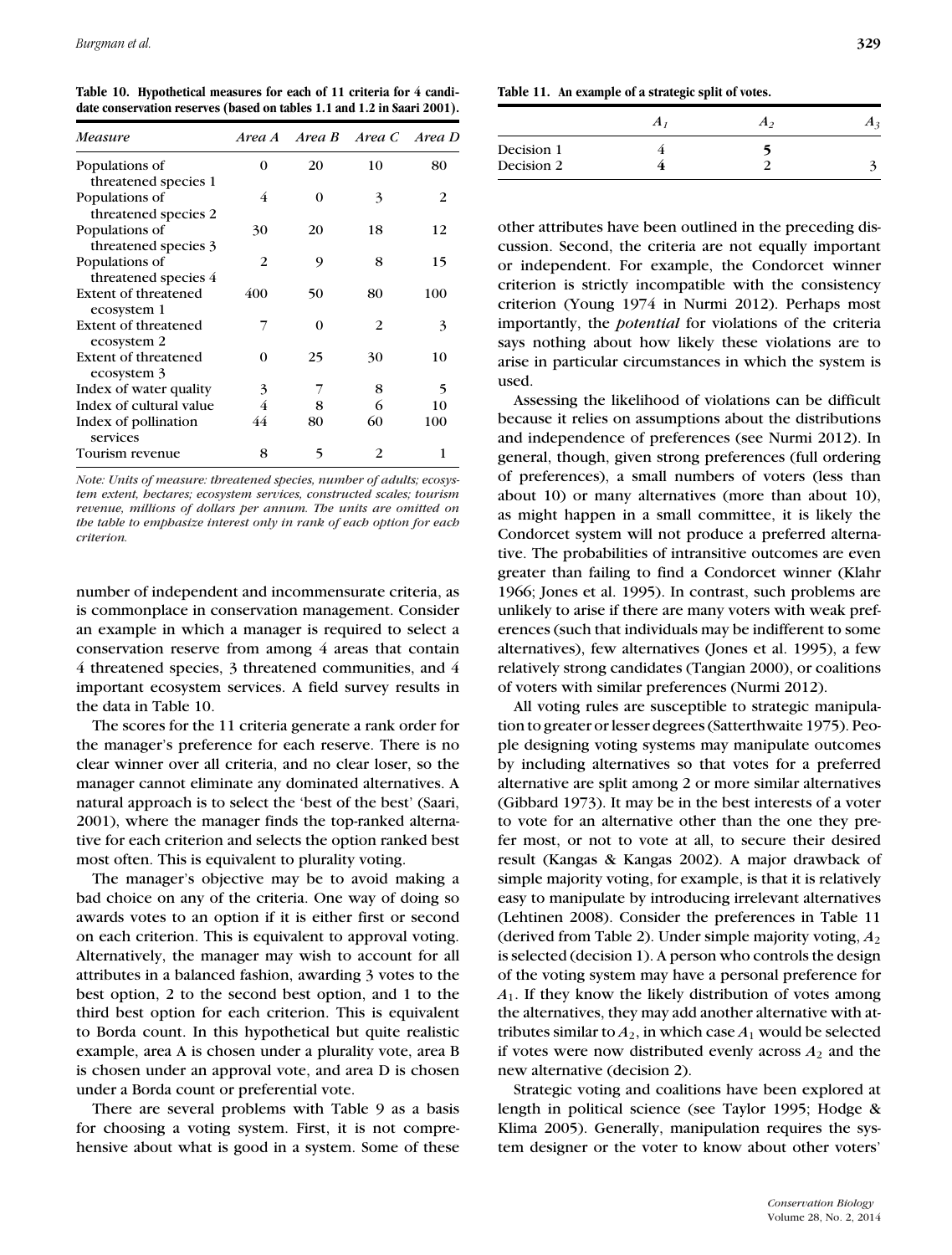preferences. Voters with more information have more power. For instance, approval voting is more difficult to manipulate than simple majority voting because it requires additional information about the distribution of approvals (Lepelley & Valognes 2003). Thomas et al. (2010) showed how strategic voting behavior may evolve over time into special interest-driven voting blocks that "capture" state agencies, leading to decisions about the environment by public regulatory agencies that accord with commercial or recreational interests.

# **Discussion**

Many decisions in conservation biology and environmental science involve reconciling disparate, competing objectives and thus may be viewed as attempts to maximize net social welfare. We described the characteristics of some common voting systems and outlined examples from environmental science and conservation biology. Most of the application papers that we reviewed merely described the voting system used, without justifying its selection.

As noted above, characteristics of voting systems that may be crucial weaknesses in one situation may be irrelevant in another. Although comprehensive analysis of the strengths and weaknesses of different voting systems is complex (Elkind et al. 2011; Nurmi 2012), it is possible to compare the behavior of candidate systems in particular circumstances using simulations (Gavish & Gerdes 1997). People designing or choosing voting systems might use simulations to anticipate potential manipulations and implement measures to mitigate them, if such manipulative voting strategies are judged unfair.

Voting systems embody different philosophies. For example, winners under Condorcet voting can defeat every other alternative in pairwise contests. They almost always win under approval voting. However, under preferential voting, they often lose because they split the vote with one or more moderate alternatives. A Condorcet winner may be defeated through manipulation by individual voters or coalitions of voters. Approval voting, however, ensures the election of a Condorcet winner, encouraging sincere voting (Brams & Sanver 2006).

Preferential voting encourages honest support for alternatives that are unlikely to succeed. In simple majority voting, in contrast, voters may decide against voting for their preferred candidate if they are unlikely to win, believing their vote would be effectively wasted. Instead, they may vote for a generally more favored alternative, rather than risk a much less preferred alternative being selected. That is, people may use knowledge about the preferences of other voters to make strategic voting decisions. Preferential voting takes the full order of preferences into account. If a person's first preference is eliminated early, their vote is reallocated to their second preference. People do not have to anticipate the favored alternatives to be sure their preferences will count in determining the final outcome (Brams 2004).

The myriad properties and sensitivities of alternative voting systems raise the important question, what are the qualities of a desirable outcome? Do we prefer to come away with everyone moderately pleased, or some people very pleased and others disgruntled? As previously noted, every voting system has at least one flaw. Many people, including those engaged in environmental decision making, trust voting systems to aggregate preferences fairly. Yet, most people are unaware that the outcome of voting may be determined by interactions between properties of the system and strategic behavior of other voters. Every voting system may seem unfair, at least in some circumstances. The people responsible for designing voting systems should be explicit about their choice, the possibilities of counterintuitive outcomes, and its susceptibility to strategic manipulation.

If one were to abandon voting, the only realistic option would be to ask for more information, that is, cardinal, rather than ordinal, preferences, expressing how much one alternative is preferred over another. Measures of individual benefit, equity, or efficiency of social welfare avoid many of the difficulties that arise in voting systems (Sen 1999). For example, Chakravarty and Kaplan (2010) outline circumstances in which it may be preferable to allow people to express how much they care about an alternative and to have the strength of the preference contribute to the outcome. One may elicit cardinal preferences and combine them in a number of ways. However, it is unclear to what extent such systems satisfy a range of relevant, desirable criteria equivalent to those that apply to voting systems (Nurmi 2012). And as noted above, they may be costly and time consuming. In a rare example, Phillips et al. (2010) considered a case like that outlined in Table 10 and evaluated a suite of quantitative systems against a set of desirable properties. Many more such studies are required.

For environmental decisions involving multiple stakeholders, voting systems can be effective tools for policy makers to generate group decisions from individual preferences. It is clear from this review that the choice of voting system involves social judgments about what sort of voting system is most fair. Participants in environmental decision making groups should have the opportunity to scrutinize alternative voting systems before one is chosen.

# **Acknowledgments**

We wish to thank A. Moffat for comments on the manuscript and his substantial efforts in compiling and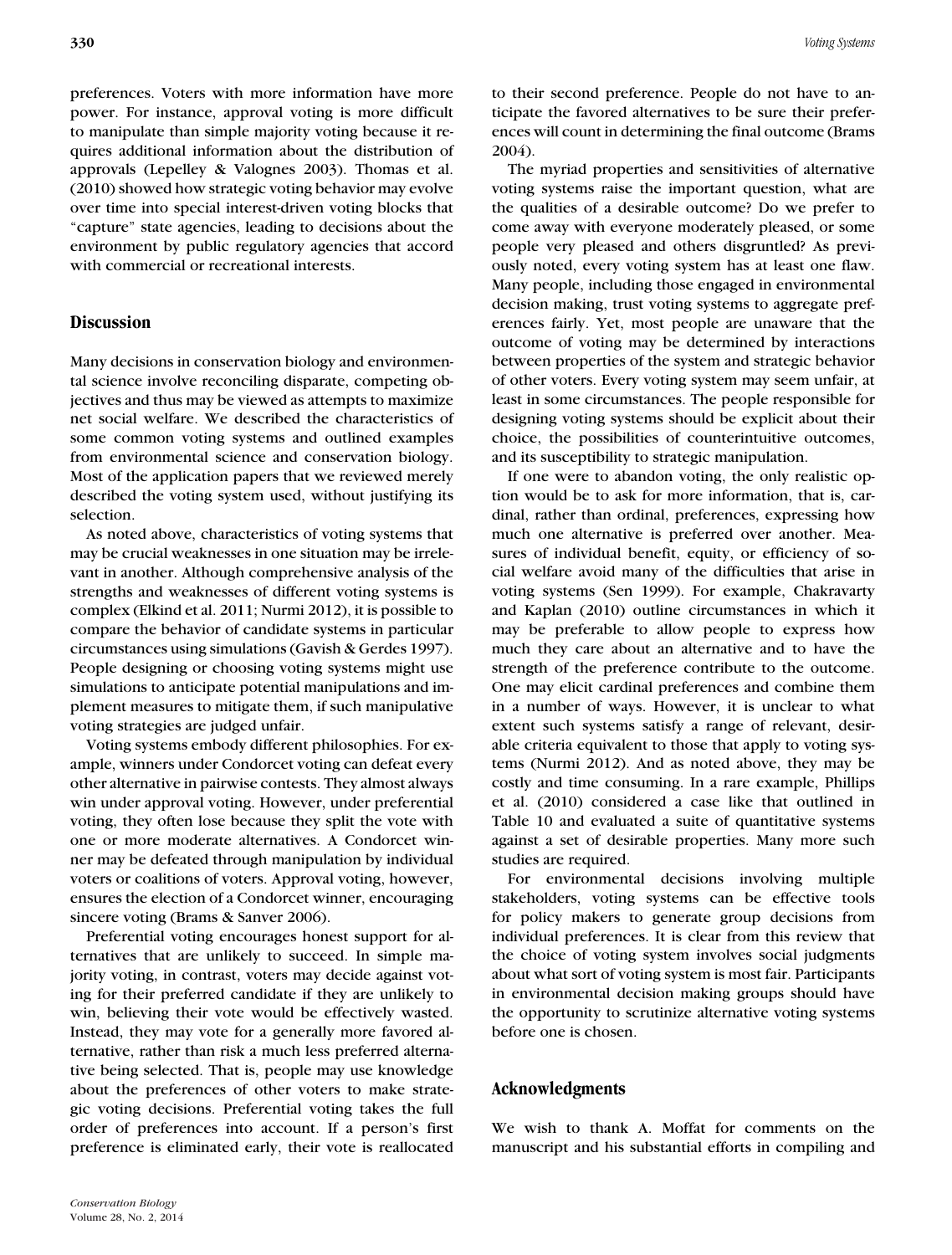summarizing relevant papers in the early part of this project, and J. Dyer for his comments and discussion. We are grateful to C. Thompson for his comments on drafts of the manuscript and to W. Sutherland for his discussion of the implications of the voting systems. This work was conducted as part of the Decision Making for Complex Environmental Problems Working Group supported by the National Center for Ecological Analysis and Synthesis (NCEAS), a center funded by the NSF (grant DEB-0553768), the University of California Santa Barbara, and the State of California.

#### **Literature Cited**

- Armbruster, W., and W. Boge. 1983. Efficient, anonymous, and neutral group decisions. Econimetrica **51:**1389–1405.
- Arrow, K. 1951. Social choice and individual values. Wiley, New York. Black, D. 1958. The theory of committees and elections. Cambridge University Press, London, United Kingdom.
- Brams, S. J. 2004. Approval voting. In Rowley, C. and F. Schneider (eds.) The encyclopedia of public choice. Kluwer, Dordrecht 344– 346. DOI: 10.1007/978-0-306-47828-4\_34.
- Brams, S. J., and M. R. Sanver. 2006. Critical strategies under approval voting: who gets ruled in and ruled out. Electoral Studies **25:**287– 305.
- Brown, L. E., et al. 2010. Priority water research questions as determined by UK practitioners and policy makers. Science of the Total Environment **409:**256–266.
- Burgman, M. A. 2005. Risks and decisions for conservation and environmental management. Cambridge University Press, Cambridge.
- Burgman M. A., A. Carr, L. Godden, R. Gregory, M. McBride, L. Flander, and L. A. Maguire. 2011. Redefining expertise and improving ecological judgment. Conservation Letters **4:**81–87.
- Chakravarty, S., and T. R. Kaplan. 2010. Vote or shout. The B.E. Journal of Theoretical Economics **10**(1): Article 42. Available from www.bepress.com/bejte/vol10/iss1/art42.
- Chee, Y. E. 2004. An ecological perspective on the valuation of ecosystem services. Biological Conservation **120:**549–565.
- Cooke, R. M. 1991. Experts in uncertainty: opinion and subjective probability in science. Oxford University Press, New York.
- Craven, J. 1992. Social choice: a framework for collective decision and individual judgments. Cambridge University Press, Cambridge.
- Dicks, L. V., D. A. Showler, and W.J. Sutherland. 2010. Bee conservation: evidence for the effects of interventions. Pelagic Publications, Exeter.
- Dodgson, C. L. 1876. A method of taking votes on more than two issues. Reprinted in Black, D. 1958. The theory of committees and elections. Cambridge University Press, London, United Kingdom.
- Elkind, E., P. Faliszewski, and A. Slinko. 2011. Homogeneity and monotonicity of distance-rationalizable voting rules. Pages 821–828 in K. Tumer, P. Yolum, L. Sonenberg, and P. Stone, editors. Proceedings of the 10th International Conference on Autonomous Agents and Multiagent Systems. Taipei, Taiwan.
- Fishburn, P. C. 1977. Condorcet social choice functions. SIAM Journal on Applied Mathematics **33:**469–489.
- Fishburn, P. C., and S. J. Brams. 1983. Paradoxes of preferential voting. Mathematics Magazine **56:**207–214.
- French, S. 1986. Decision theory: an introduction to the mathematics of rationality. Ellis Horwood, Chichester, United Kingdom.
- Gehrlein, W. V. 1983. Condorcet's paradox. Theory and Decision **15:**161–197.
- Ghanbarpour, M. R., K. W. Hipel, and K. C. Abbaspour. 2005. Prioritizing long-term watershed management strategies using group

decision analysis. International Journal of Water Resources Development **21:**297–309.

- Gibbard, A. 1973. Manipulation of voting schemes: a general result. Econometrica **41:**587–601.
- Gavish, B., and J. H. Gerdes. 1997. Voting mechanisms and their implications in a GDSS environment. Annals of Operations Research **71:**41–74.
- Gregory, R. S., and R. L. Keeney. 2002. Making smarter environmental management decisions. Journal of the American Water Resources Association **38:**1601–1612.
- Hämäläinen, R., E. Kettunen, M. Marttunun, and H. Ehtamo. 2001. Evaluating a framework for multi-stakeholder decision support in water resources management. Group Decisions and Negotiation **10:**331– 353.
- Hiltunen, V., J. Kangas, and J. Pykalainen. 2008. Voting methods in strategic forest planning—experiences from Metsahallitus. Forest Policy and Economics **10:**117–127.
- Hodge, J. K., and R. E. Klima. 2005. The mathematics of voting and elections: a hands-on approach. American Mathematical Society, Providence, RI.
- Hwang C. L., and M. Lin. 1987. Group decision-making: mathematical models. Springer-Verlag, Berlin.
- Jones, B., B. Radcliff, C. Taber, and R. Timpone. 1995. Condorcet winners and the paradox of voting: probability calculations for weak preference orders. American Political Science Review **89:**137– 144.
- Kangas, J., and A. Kangas. 2002. Multiple criteria decision support methods in forest management. Pages 37–70 in T. Pukkala, editor. Multi-objective forest management, chapter 3. Kluwer, Netherlands.
- Kangas, A., S. Laukkanen, and J. Kangas. 2006. Social choice theory and its applications in sustainable forest management**—**a review. Forest Policy and Economics **9:**77–92.
- Keeney, R. 1992. Value-focused thinking: a path to creative decision making. Harvard University Press, Cambridge, MA.
- Kemeny, J. 1959. Mathematics without numbers. Daedalus **88:**577–591.
- Kerr, N. L., and R. S. Tindale. 2004. Small group decision making and performance. Annual Review of Psychology **55:**623–656.
- Kijazi, M. H., and S. Kant. 2010. Forest stakeholders' value preferences in Mount Kilimanjaro, Tanzania. Forest Policy and Economics **12:**357–369.
- Klahr, D. 1966. A computer simulation of the paradox of voting. American Political Science Review **60:**384–390.
- Laukkanen, S., T. Palander, J. Kangas, and A. Kangas. 2005. Evaluation of the multicriteria approval method for timber-harvesting group decision support. Silva Fenn **39:**249–264.
- Leal, C. P., R. A. Quinones, and C. Chavez. 2010. What factors affect the decision making process when setting TACs?: The case of Chilean fisheries. Marine Policy **34:**1183–1195.
- Lehtinen, A. 2008. The welfare consequences of strategic behaviour under approval and plurality voting. European Journal of Political Economy **24:**688–704.
- Lepelley, D., and F. Valognes. 2003. Voting rules, manipulability and social homogeneity. Public Choice **116:**165–184.
- McNeill, J., and N. J. Turland. 2010. The conservation of *Acacia* with *Acacia penninervis* as conserved type. Taxon **59:**613– 616.
- Maguire, L. A. 2004. What can decision analysis do for invasive species management? Risk Analysis **24:**859–868.
- Marcot, B. G., P. A. Hohenlohe, S. Morey, R. Holmes, R. Molina, M. C. Turley, M. H. Huff, and J. A. Laurence. 2006. Characterizing species at risk II: Using Bayesian Belief Networks as decision support tools to determine species conservation categories under the Northwest Forest Plan. Ecology and Society:**11:**12. Available from http://www.ecologyandsociety.org/vol11/iss2/art12/
- Mendoza, G. A., and R. Prabhu. 2009. Evaluating multi-stakeholder perceptions of project impacts: a participatory value based